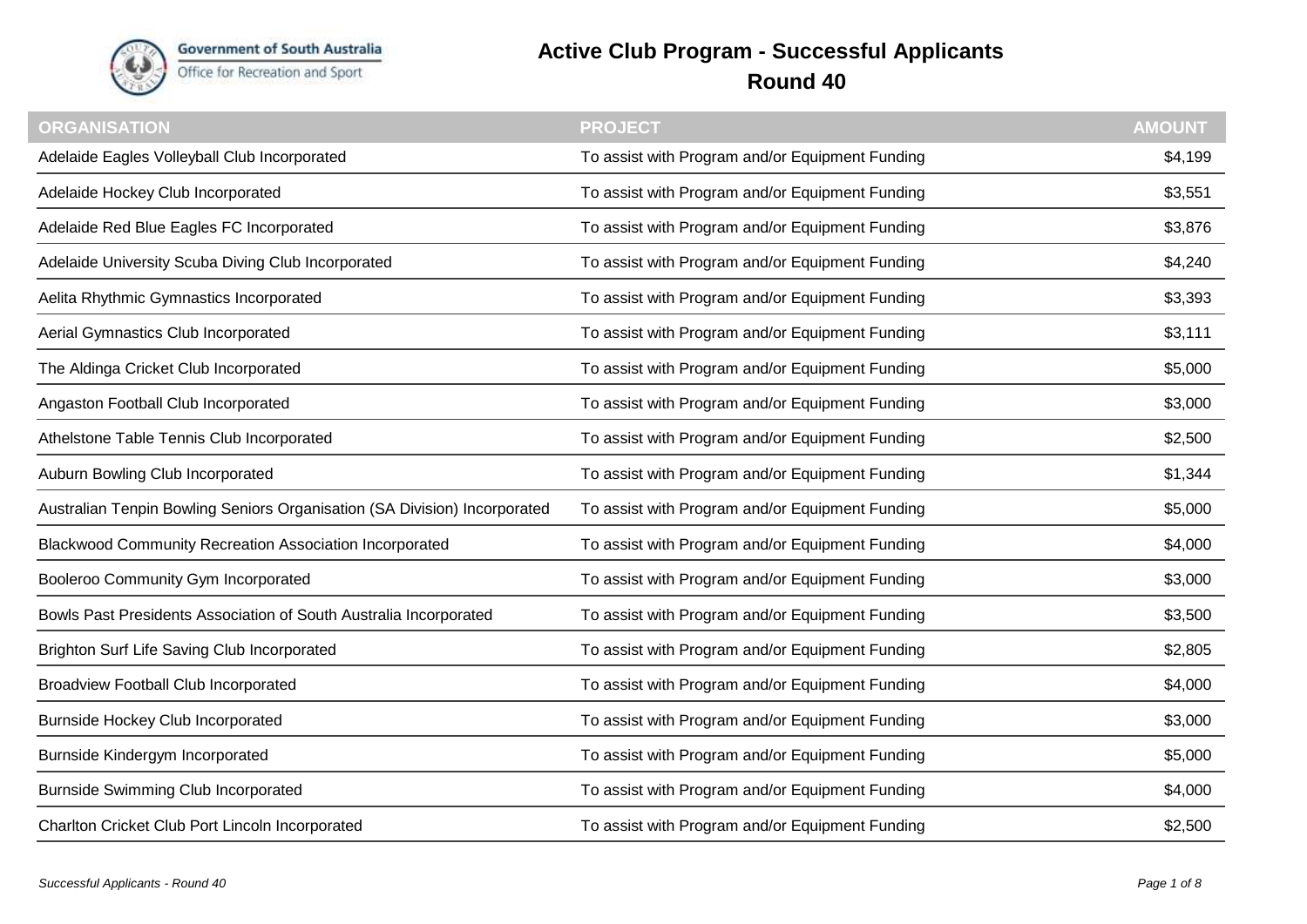| <b>ORGANISATION</b>                                                       | <b>PROJECT</b>                                  | <b>AMOUNT</b> |
|---------------------------------------------------------------------------|-------------------------------------------------|---------------|
| CirKidz Incorporated                                                      | To assist with Program and/or Equipment Funding | \$4,129       |
| <b>Clearview Bowling Club Incorporated</b>                                | To assist with Program and/or Equipment Funding | \$2,000       |
| Coastal Districts Athletics and Community Club Incorporated               | To assist with Program and/or Equipment Funding | \$5,000       |
| Colonel Light Gardens Netball Club Incorporated                           | To assist with Program and/or Equipment Funding | \$4,265       |
| Coromandel Valley Ramblers Cricket Club Incorporated                      | To assist with Program and/or Equipment Funding | \$4,000       |
| Coromandel Valley Tennis Club Incorporated                                | To assist with Program and/or Equipment Funding | \$4,000       |
| Cressy Bowmen Incorporated                                                | To assist with Program and/or Equipment Funding | \$1,199       |
| Croydon Cougars Sports and Social Club Incorporated                       | To assist with Program and/or Equipment Funding | \$3,000       |
| <b>Crystal Brook Bowling Club Incorporated</b>                            | To assist with Program and/or Equipment Funding | \$3,144       |
| DG Dance Club Incorporated                                                | To assist with Program and/or Equipment Funding | \$2,500       |
| The Dressage Club of South Australia Incorporated                         | To assist with Program and/or Equipment Funding | \$1,000       |
| Dublin Cricket Club Incorporated                                          | To assist with Program and/or Equipment Funding | \$2,500       |
| Dudley United Football Club Incorporated                                  | To assist with Program and/or Equipment Funding | \$3,549       |
| Dudley United Netball Club Incorporated                                   | To assist with Program and/or Equipment Funding | \$3,448       |
| Eastern Park Wolves Sports and Social Club Incorporated                   | To assist with Program and/or Equipment Funding | \$3,600       |
| Eastern Saints Water Polo Club Incorporated                               | To assist with Program and/or Equipment Funding | \$4,688       |
| Encounter Bay Netball Club Incorporated                                   | To assist with Program and/or Equipment Funding | \$3,449       |
| Eyre Gymnastics Club Incorporated                                         | To assist with Program and/or Equipment Funding | \$3,500       |
| The Farm Indoor Archery Club Incorporated                                 | To assist with Program and/or Equipment Funding | \$4,000       |
| Flagstaff Hill Football Club Incorporated                                 | To assist with Program and/or Equipment Funding | \$5,000       |
| The Flinders University Football Club Incorporated                        | To assist with Program and/or Equipment Funding | \$4,264       |
| The Frontier Shooting Club of South Australia - SSAA (SA) Incorporated    | To assist with Program and/or Equipment Funding | \$4,000       |
| The Gaelic Football & Hurling Association of South Australia Incorporated | To assist with Program and/or Equipment Funding | \$4,270       |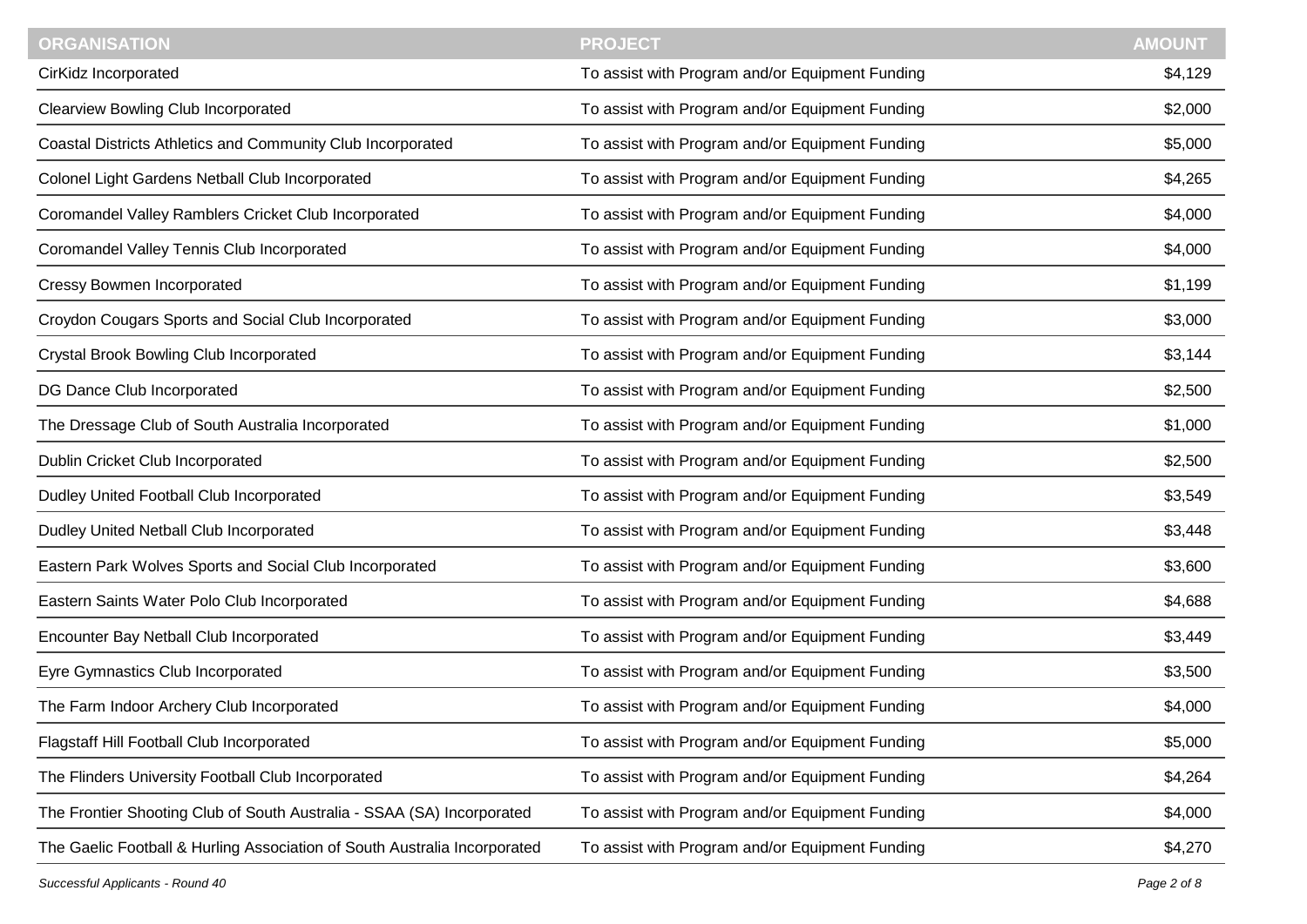| <b>ORGANISATION</b>                                  | <b>PROJECT</b>                                  | <b>AMOUNT</b> |
|------------------------------------------------------|-------------------------------------------------|---------------|
| Garville Netball Club Incorporated                   | To assist with Program and/or Equipment Funding | \$3,600       |
| Gawler Little Athletics Centre Incorporated          | To assist with Program and/or Equipment Funding | \$4,500       |
| Gladstone Bowling Club Incorporated                  | To assist with Program and/or Equipment Funding | \$2,944       |
| Golden Heights Calisthenic Club Incorporated         | To assist with Program and/or Equipment Funding | \$5,000       |
| <b>Grange Cricket Club Incorporated</b>              | To assist with Program and/or Equipment Funding | \$3,876       |
| Gumnuts Netball Club Incorporated                    | To assist with Program and/or Equipment Funding | \$3,000       |
| Hahndorf Soccer Club Incorporated                    | To assist with Program and/or Equipment Funding | \$3,500       |
| Hamley Bridge Football Club Incorporated             | To assist with Program and/or Equipment Funding | \$4,528       |
| Happy Valley Tennis Club Incorporated                | To assist with Program and/or Equipment Funding | \$4,100       |
| Hectorville Sports & Community Club Incorporated     | To assist with Program and/or Equipment Funding | \$3,000       |
| Henley and Grange Youth Clubs Incorporated           | To assist with Program and/or Equipment Funding | \$4,500       |
| Henley Raiders Rugby League Club Incorporated        | To assist with Program and/or Equipment Funding | \$3,500       |
| Henley Water Polo Club Incorporated                  | To assist with Program and/or Equipment Funding | \$3,500       |
| Holmesdale Memorial Tennis Club Incorporated         | To assist with Program and/or Equipment Funding | \$4,500       |
| Hope Valley Cricket Club Incorporated                | To assist with Program and/or Equipment Funding | \$5,000       |
| The Hope Valley Tennis and Netball Club Incorporated | To assist with Program and/or Equipment Funding | \$4,500       |
| Hyde Park Croquet Club Incorporated                  | To assist with Program and/or Equipment Funding | \$5,000       |
| Kadina Bowling Club Incorporated                     | To assist with Program and/or Equipment Funding | \$3,500       |
| Kalangadoo Bowling Club Incorporated                 | To assist with Program and/or Equipment Funding | \$3,100       |
| The Kapunda Bowling Club Incorporated                | To assist with Program and/or Equipment Funding | \$4,400       |
| Kensington Baseball Club Incorporated                | To assist with Program and/or Equipment Funding | \$2,246       |
| Kersbrook Football Club Incorporated                 | To assist with Program and/or Equipment Funding | \$4,700       |
| Kilkenny Cycling Club Incorporated                   | To assist with Program and/or Equipment Funding | \$2,519       |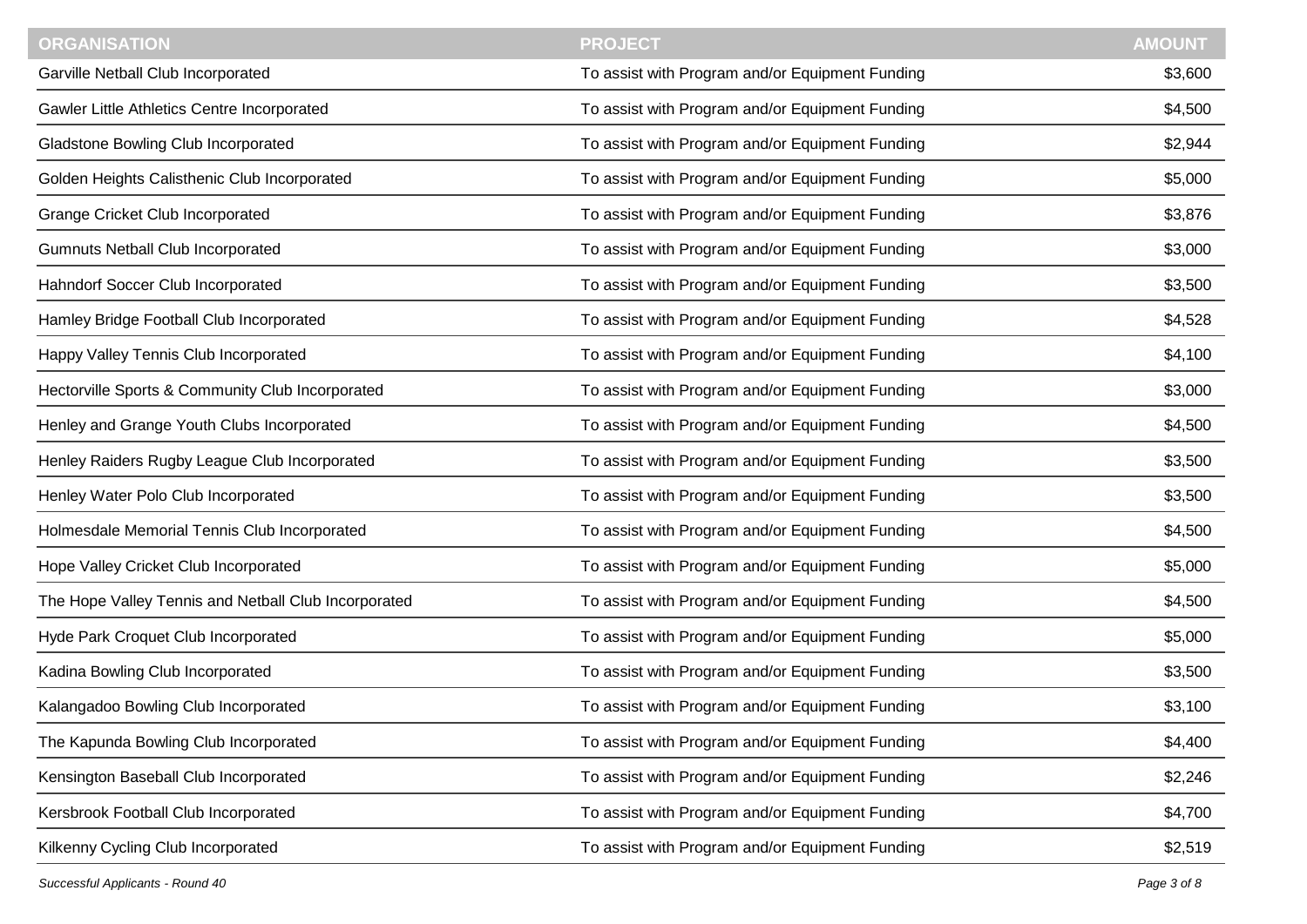| <b>ORGANISATION</b>                                         | <b>PROJECT</b>                                  | <b>AMOUNT</b> |
|-------------------------------------------------------------|-------------------------------------------------|---------------|
| Kingston Bowling Club Incorporated                          | To assist with Program and/or Equipment Funding | \$3,750       |
| Lobethal Cricket Club Incorporated                          | To assist with Program and/or Equipment Funding | \$4,000       |
| Loxton Kindergym Incorporated                               | To assist with Program and/or Equipment Funding | \$5,000       |
| Macclesfield Cricket Club Incorporated                      | To assist with Program and/or Equipment Funding | \$3,846       |
| The Macedonia United Lions Soccer Club Incorporated         | To assist with Program and/or Equipment Funding | \$5,000       |
| Magill Little Athletics Centre Incorporated                 | To assist with Program and/or Equipment Funding | \$5,000       |
| Mannum Mini Movers Incorporated                             | To assist with Program and/or Equipment Funding | \$2,687       |
| Marden Calisthenics College Social Club Incorporated        | To assist with Program and/or Equipment Funding | \$4,000       |
| Mawson Boat Club Incorporated                               | To assist with Program and/or Equipment Funding | \$3,740       |
| Mawson Lakes Golf Club Incorporated                         | To assist with Program and/or Equipment Funding | \$3,600       |
| Mawson Lakes Junior Soccer Club Incorporated                | To assist with Program and/or Equipment Funding | \$3,000       |
| McLaren Districts Veteran Golfers' Association Incorporated | To assist with Program and/or Equipment Funding | \$931         |
| Millswood Lawn Tennis Club Incorporated                     | To assist with Program and/or Equipment Funding | \$3,400       |
| The Modbury Bowling Club Incorporated                       | To assist with Program and/or Equipment Funding | \$3,949       |
| Modbury Hawks Netball Club Incorporated                     | To assist with Program and/or Equipment Funding | \$3,000       |
| Modbury Jets Amateur Football Club Incorporated             | To assist with Program and/or Equipment Funding | \$3,750       |
| Mount Barker Tennis Club Incorporated                       | To assist with Program and/or Equipment Funding | \$2,958       |
| Mount Gambier Triathlon Club Incorporated                   | To assist with Program and/or Equipment Funding | \$4,187       |
| Murray Bridge Rowing Club Incorporated                      | To assist with Program and/or Equipment Funding | \$4,170       |
| Murray Bridge United Soccer Club Incorporated               | To assist with Program and/or Equipment Funding | \$3,670       |
| Nairne Bremer United Football Club Incorporated             | To assist with Program and/or Equipment Funding | \$3,500       |
| Noarlunga United Soccer Club Incorporated                   | To assist with Program and/or Equipment Funding | \$4,000       |
| North East Hockey Club Incorporated                         | To assist with Program and/or Equipment Funding | \$5,000       |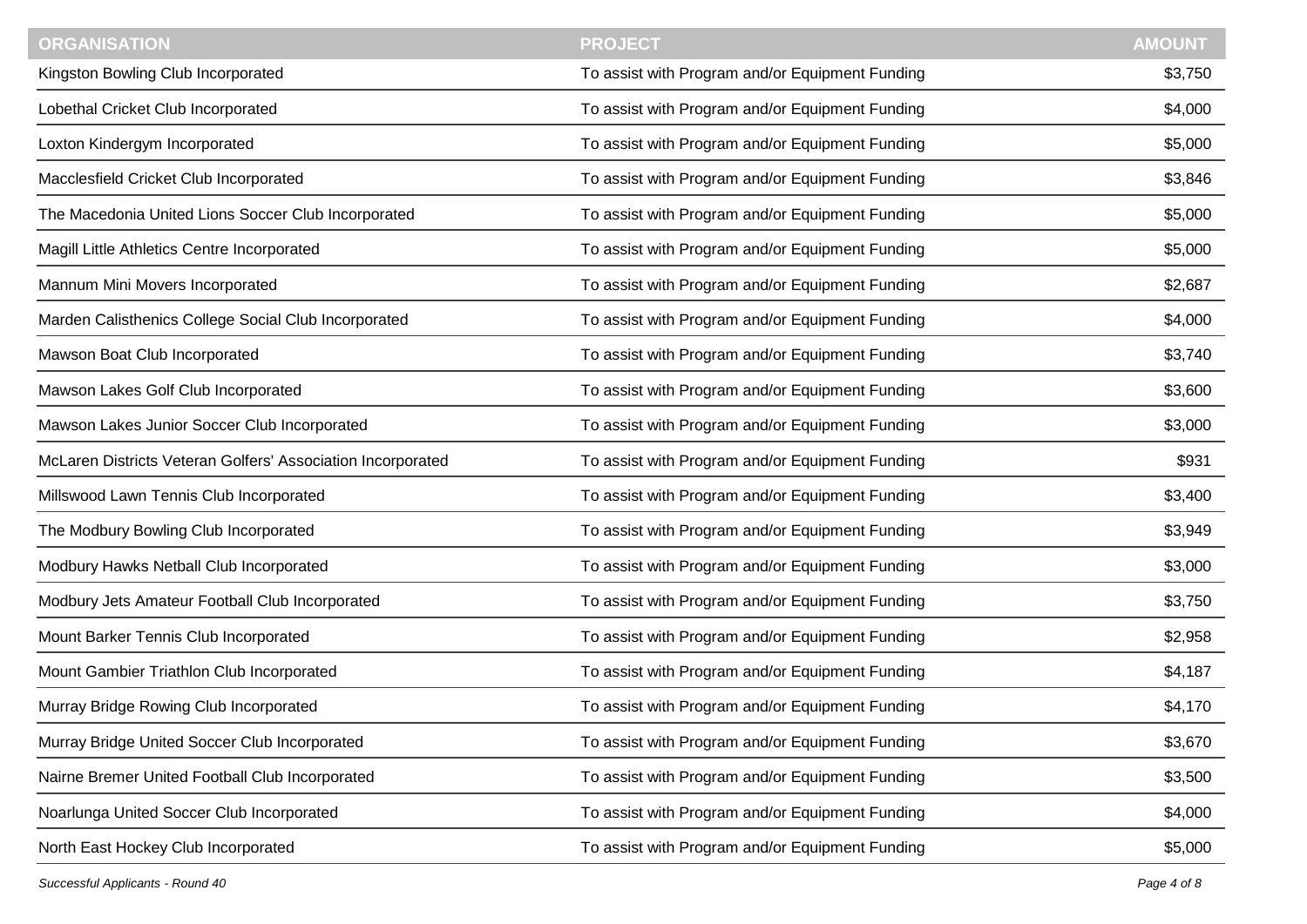| <b>ORGANISATION</b>                                      | <b>PROJECT</b>                                  | <b>AMOUNT</b> |
|----------------------------------------------------------|-------------------------------------------------|---------------|
| North Vikings Inline Hockey Club Incorporated            | To assist with Program and/or Equipment Funding | \$3,000       |
| Norwood Cycling Club Incorporated                        | To assist with Program and/or Equipment Funding | \$5,000       |
| Old Scotch Cricket Association Incorporated              | To assist with Program and/or Equipment Funding | \$1,700       |
| One Tree Hill Tennis Club Incorporated                   | To assist with Program and/or Equipment Funding | \$2,206       |
| Para Hills Cricket Club Incorporated                     | To assist with Program and/or Equipment Funding | \$3,250       |
| Para Hills East Sports Club Incorporated                 | To assist with Program and/or Equipment Funding | \$2,926       |
| Payneham Swimming Club Incorporated                      | To assist with Program and/or Equipment Funding | \$3,223       |
| Pegasus Pony Club Incorporated                           | To assist with Program and/or Equipment Funding | \$3,700       |
| Penfield Golf Club Incorporated                          | To assist with Program and/or Equipment Funding | \$3,664       |
| Platinum Fighting Sports Incorporated                    | To assist with Program and/or Equipment Funding | \$4,000       |
| Playford Aquatic Club Incorporated                       | To assist with Program and/or Equipment Funding | \$2,935       |
| Port Adelaide Tennis Club Incorporated                   | To assist with Program and/or Equipment Funding | \$3,700       |
| Port Adelaide Women's Football Club (PAWFC) Incorporated | To assist with Program and/or Equipment Funding | \$3,700       |
| The Port Lincoln Tennis Association Incorporated         | To assist with Program and/or Equipment Funding | \$4,200       |
| Real Aikido Australia Association Incorporated           | To assist with Program and/or Equipment Funding | \$2,793       |
| Reynella Smallbore & Air Rifle Club Incorporated         | To assist with Program and/or Equipment Funding | \$3,699       |
| Riverland Triathlon Club Incorporated                    | To assist with Program and/or Equipment Funding | \$3,000       |
| Riverside Rowing Club Incorporated                       | To assist with Program and/or Equipment Funding | \$2,200       |
| Robe Mountain Bike Association Incorporated              | To assist with Program and/or Equipment Funding | \$3,750       |
| Rostrevor Old Collegians Football Club Incorporated      | To assist with Program and/or Equipment Funding | \$3,835       |
| Rostrevor Tennis Club Incorporated                       | To assist with Program and/or Equipment Funding | \$3,900       |
| The South Australian Blind Cricket Club Incorporated     | To assist with Program and/or Equipment Funding | \$4,938       |
| The South Australian Gun Club Incorporated               | To assist with Program and/or Equipment Funding | \$2,500       |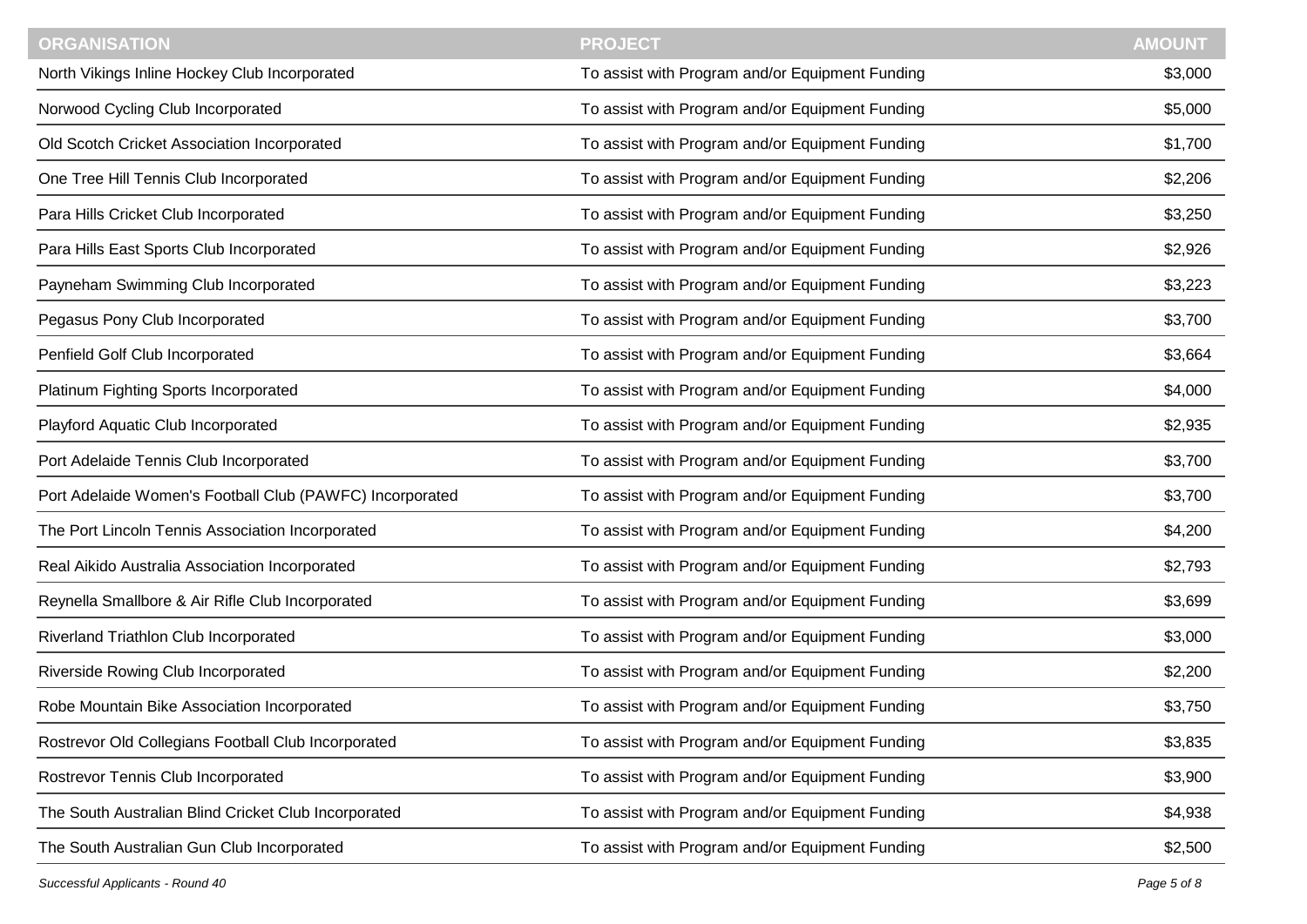| <b>ORGANISATION</b>                                                      | <b>PROJECT</b>                                                                                     | <b>AMOUNT</b> |
|--------------------------------------------------------------------------|----------------------------------------------------------------------------------------------------|---------------|
| Sailability S.A. Incorporated                                            | To assist with Program and/or Equipment Funding                                                    | \$2,500       |
| Salisbury Amateur Athletic Club Incorporated                             | To assist with Program and/or Equipment Funding                                                    | \$4,000       |
| The Salisbury East Junior Soccer Club Incorporated                       | To assist with Program and/or Equipment Funding                                                    | \$3,800       |
| Sapphires Netball Club Incorporated                                      | To assist with Program and/or Equipment Funding                                                    | \$4,500       |
| The Scout Association of Australia, South Australian Branch Incorporated | To assist the Fullarton Scout Group with Program and/or Equipment<br>Funding                       | \$5,000       |
| The Scout Association of Australia, South Australian Branch Incorporated | To assist the Happy Valley Scout Group with Program and/or Equipment<br>Funding                    | \$4,476       |
| The Scout Association of Australia, South Australian Branch Incorporated | To assist the Limestone Coast District Scout Group with Program and/or<br><b>Equipment Funding</b> | \$2,000       |
| The Scout Association of Australia, South Australian Branch Incorporated | To assist the Northridge Scout Group with Program and/or Equipment<br>Funding                      | \$2,500       |
| The Scout Association of Australia, South Australian Branch Incorporated | To assist the Ridgehaven Scout Group with Program and/or Equipment<br>Funding                      | \$3,864       |
| The Scout Association of Australia, South Australian Branch Incorporated | To assist the Rose Park Scout Group with Program and/or Equipment<br>Funding                       | \$4,000       |
| The Scout Association of Australia, South Australian Branch Incorporated | To assist the Seaford Meadows Scout Group with Program and/or<br><b>Equipment Funding</b>          | \$2,100       |
| Seacliff Sports Club Incorporated                                        | To assist with Program and/or Equipment Funding                                                    | \$2,500       |
| Seaton Ramblers Football Sports Club Incorporated                        | To assist with Program and/or Equipment Funding                                                    | \$3,022       |
| Sevenhill Cricket Club Incorporated                                      | To assist with Program and/or Equipment Funding                                                    | \$3,145       |
| Sheidow Park Cricket Club Incorporated                                   | To assist with Program and/or Equipment Funding                                                    | \$3,000       |
| Side Saddle Association of SA Incorporated                               | To assist with Program and/or Equipment Funding                                                    | \$3,100       |
| South Australian Friends and Equines Incorporated                        | To assist with Program and/or Equipment Funding                                                    | \$4,246       |
| South Australian Weightlifting Club Incorporated                         | To assist with Program and/or Equipment Funding                                                    | \$5,000       |
| South Coast Cycling Incorporated                                         | To assist with Program and/or Equipment Funding                                                    | \$2,647       |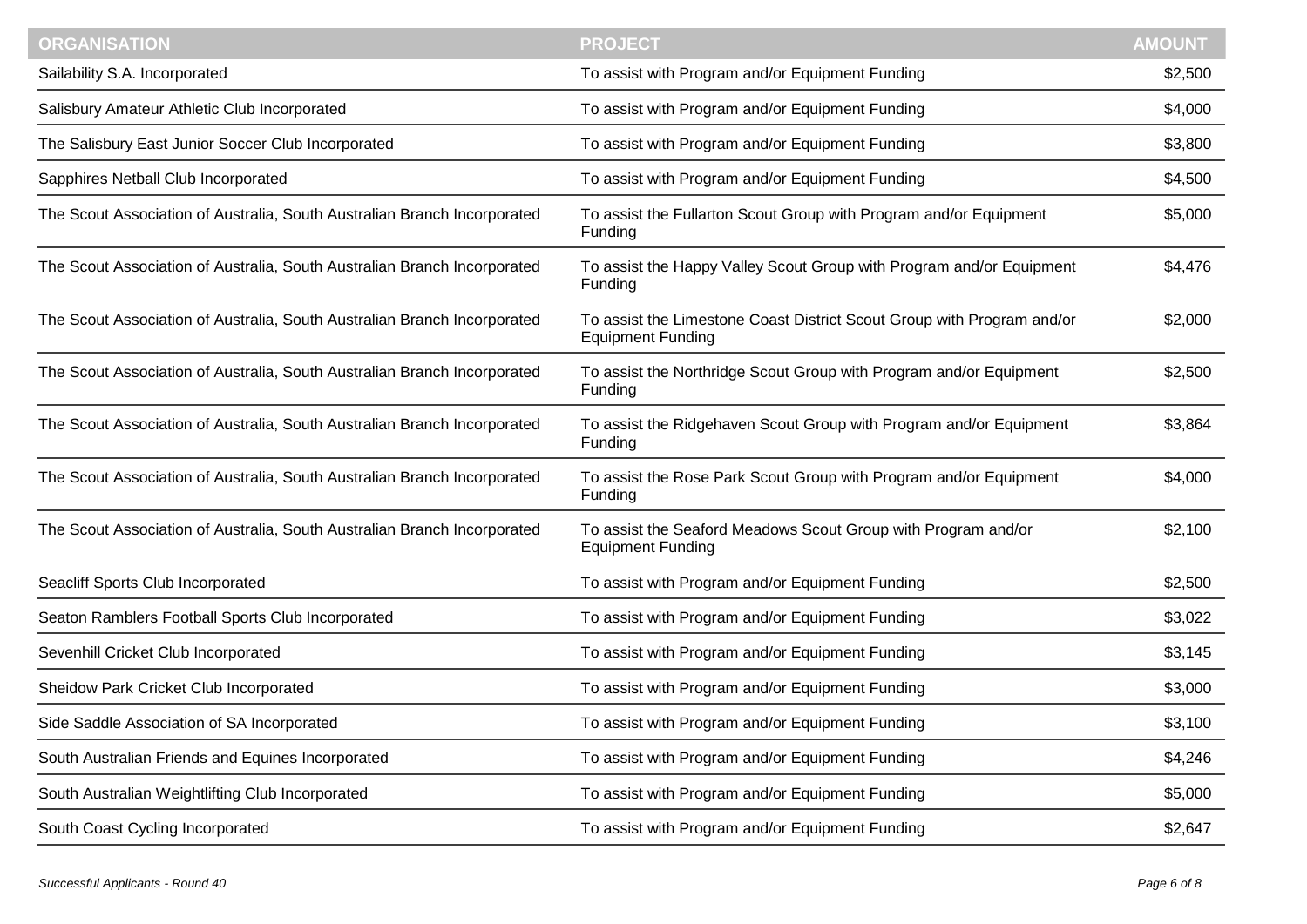| <b>ORGANISATION</b>                                    | <b>PROJECT</b>                                  | <b>AMOUNT</b> |
|--------------------------------------------------------|-------------------------------------------------|---------------|
| Southern Districts Baseball Club Incorporated          | To assist with Program and/or Equipment Funding | \$2,153       |
| Southern Hills Pony Club Incorporated                  | To assist with Program and/or Equipment Funding | \$4,500       |
| Southern Sports and Social Club Incorporated           | To assist with Program and/or Equipment Funding | \$1,600       |
| SSAA Barmera Pistol and Rifle Club Incorporated        | To assist with Program and/or Equipment Funding | \$2,541       |
| St. Peter's Collegian's Cricket Club Incorporated      | To assist with Program and/or Equipment Funding | \$5,000       |
| <b>Sturt Bowling Club Incorporated</b>                 | To assist with Program and/or Equipment Funding | \$5,000       |
| Tea Tree Gully Croquet Club Incorporated               | To assist with Program and/or Equipment Funding | \$3,300       |
| Tea Tree Gully Gymsports Incorporated                  | To assist with Program and/or Equipment Funding | \$3,000       |
| <b>Tornado Association Incorporated</b>                | To assist with Program and/or Equipment Funding | \$4,950       |
| Tumby Bay and District Colts Cricket Club Incorporated | To assist with Program and/or Equipment Funding | \$3,699       |
| Unley Park Bowling Club Incorporated                   | To assist with Program and/or Equipment Funding | \$5,000       |
| Unley Park Lawn Tennis Incorporated                    | To assist with Program and/or Equipment Funding | \$2,400       |
| Unley Park Sports Club Incorporated                    | To assist with Program and/or Equipment Funding | \$5,000       |
| Walkerville Cricket Club Incorporated                  | To assist with Program and/or Equipment Funding | \$4,800       |
| West Hockey Club Incorporated                          | To assist with Program and/or Equipment Funding | \$4,200       |
| West Whyalla Cricket Club Incorporated                 | To assist with Program and/or Equipment Funding | \$2,500       |
| The Westminster Old Scholars' Soccer Club Incorporated | To assist with Program and/or Equipment Funding | \$2,646       |
| Westward Ho Golf Club Incorporated                     | To assist with Program and/or Equipment Funding | \$3,750       |
| The Whyalla Football League Incorporated               | To assist with Program and/or Equipment Funding | \$4,235       |
| Willunga Netball Club Incorporated                     | To assist with Program and/or Equipment Funding | \$4,500       |
| Wilmington Tennis Club Incorporated                    | To assist with Program and/or Equipment Funding | \$2,952       |
| Windsor Calisthenics Club Incorporated                 | To assist with Program and/or Equipment Funding | \$5,000       |
| Woodville District Cricket Club Incorporated           | To assist with Program and/or Equipment Funding | \$1,664       |